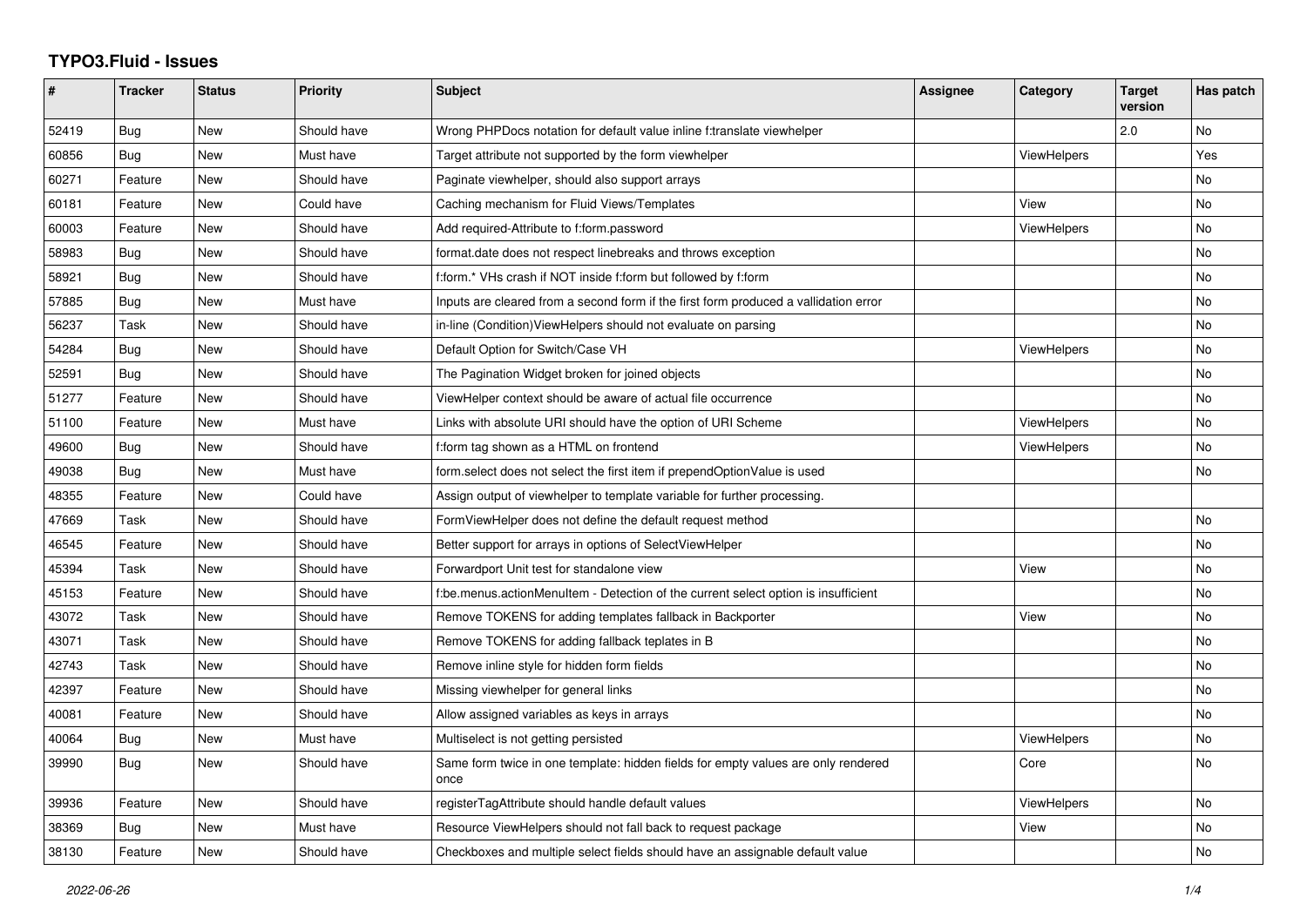| #     | <b>Tracker</b> | <b>Status</b> | <b>Priority</b>      | <b>Subject</b>                                                                                              | <b>Assignee</b>  | Category           | Target<br>version | Has patch |
|-------|----------------|---------------|----------------------|-------------------------------------------------------------------------------------------------------------|------------------|--------------------|-------------------|-----------|
| 37619 | Bug            | New           | Should have          | Fatal Error when using variable in name attribute of Section ViewHelper                                     |                  | ViewHelpers        |                   | <b>No</b> |
| 36655 | Bug            | New           | Should have          | <b>Pagination Links</b>                                                                                     |                  | Widgets            |                   | No.       |
| 36559 | Feature        | New           | Could have           | New widget progress bar                                                                                     |                  |                    |                   | Yes       |
| 36410 | Feature        | New           | Should have          | Allow templates to send arguments back to layout                                                            |                  | <b>ViewHelpers</b> |                   | No        |
| 34309 | Task           | New           | Could have           | Unknown ViewHelpers cause exception - should be handled more graceful                                       |                  | <b>ViewHelpers</b> |                   | No        |
| 33215 | Feature        | New           | Should have          | RFC: Dynamic values in ObjectAccess paths                                                                   |                  |                    |                   | No        |
| 32035 | Task           | New           | Should have          | Improve fluid error messages                                                                                |                  | Core               |                   | Yes       |
| 31955 | Feature        | <b>New</b>    | Should have          | f:uri.widget                                                                                                |                  | Widgets            |                   | No        |
| 30937 | Bug            | New           | Should have          | CropViewHelper stringToTruncate can't be supplied so it can't be easily extended                            |                  | <b>ViewHelpers</b> |                   | Yes       |
| 30555 | Feature        | New           | Could have           | Make TagBuilder more extensible                                                                             |                  | Core               |                   | No        |
| 28554 | Bug            | New           | Should have          | (v4) implement feature flag to disable caching                                                              |                  |                    |                   | No        |
| 28553 | <b>Bug</b>     | New           | Should have          | improve XHProf test setup                                                                                   |                  |                    |                   | No        |
| 28552 | Bug            | New           | Should have          | (v5) write ViewHelper test for compiled run; adjust functional test to do two passes<br>(uncached & cached) |                  |                    |                   | No        |
| 28550 | Bug            | New           | Should have          | (v4) make widgets cacheable, i.e. not implement childnodeaccess interface                                   |                  |                    |                   | <b>No</b> |
| 28549 | <b>Bug</b>     | New           | Should have          | make widgets cacheable, i.e. not implement childnodeaccess interface                                        |                  |                    |                   | No.       |
| 27607 | Bug            | New           | Must have            | Make Fluid comparisons work when first element is STRING, second is NULL.                                   |                  | Core               |                   | No        |
| 26664 | Task           | New           | Won't have this time | Clean up Form ViewHelpers                                                                                   |                  | <b>ViewHelpers</b> |                   | No        |
| 26658 | Task           | New           | Won't have this time | Make Form ViewHelpers consistent                                                                            |                  | <b>ViewHelpers</b> |                   | <b>No</b> |
| 13045 | Bug            | New           | Should have          | Entity decode of strings are different between if-conditions and output of variable                         |                  |                    |                   |           |
| 10911 | Task           | New           | Should have          | Tx_Fluid_ViewHelpers_Form_AbstractFormViewHelper->renderHiddenIdentityField<br>should be more reliable      |                  | <b>ViewHelpers</b> |                   | No        |
| 10472 | Feature        | New           | Could have           | Fluid Standalone distribution                                                                               |                  | Core               |                   | No        |
| 9950  | Task           | New           | Should have          | Binding to nested arrays impossible for form-elements                                                       |                  | ViewHelpers        |                   |           |
| 9514  | Feature        | New           | Should have          | Support explicit Array Arguments for ViewHelpers                                                            |                  |                    |                   |           |
| 8648  | Bug            | New           | Should have          | format.crop ViewHelper should support all features of the crop stdWrap function                             |                  | <b>ViewHelpers</b> |                   | No        |
| 7608  | Feature        | <b>New</b>    | Could have           | Configurable shorthand/object accessor delimiters                                                           |                  | Core               |                   | Yes       |
| 4704  | Feature        | New           | Should have          | Improve parsing exception messages                                                                          |                  | Core               |                   |           |
| 3481  | Bug            | <b>New</b>    | Should have          | Use ViewHelperVariableContainer in PostParseFacet                                                           |                  | Core               |                   | <b>No</b> |
| 1907  | Feature        | New           | Could have           | Default values for view helpers based on context                                                            |                  | Core               |                   |           |
| 54195 | Task           | New           | Should have          | Rename and move FormViewHelper's errorClass value, currently 'f3-form-error'                                | Adrian Föder     | <b>ViewHelpers</b> |                   | <b>No</b> |
| 3725  | Feature        | New           | Could have           | <b>CSS Engine</b>                                                                                           | Christian Müller | ViewHelpers        |                   | No        |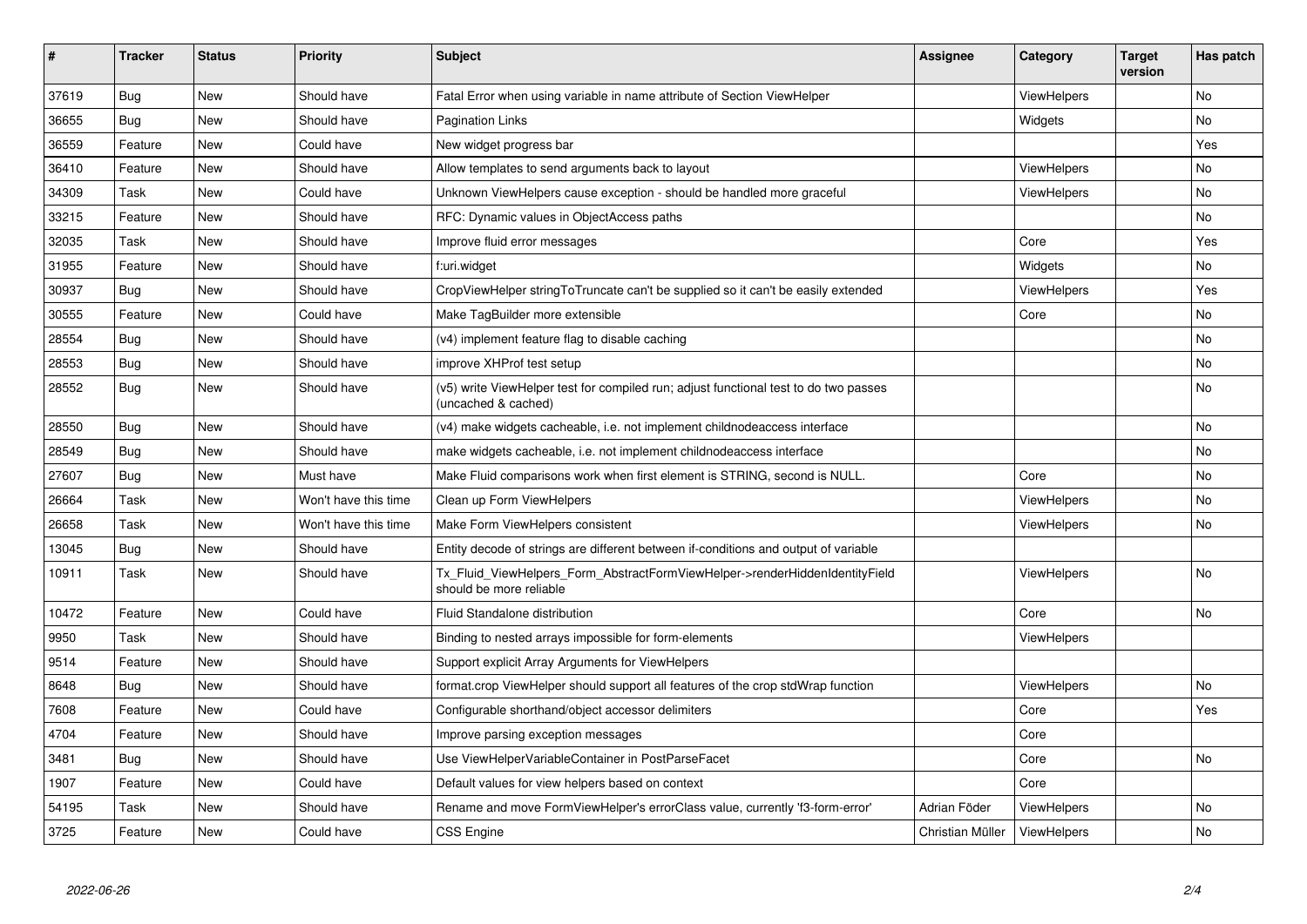| #     | <b>Tracker</b> | <b>Status</b>            | <b>Priority</b> | <b>Subject</b>                                                                                | <b>Assignee</b>             | Category    | <b>Target</b><br>version | Has patch |
|-------|----------------|--------------------------|-----------------|-----------------------------------------------------------------------------------------------|-----------------------------|-------------|--------------------------|-----------|
| 37095 | Feature        | New                      | Should have     | It should be possible to set a different template on a Fluid TemplateView inside an<br>action | Christopher<br>Hlubek       |             |                          | No        |
| 33551 | Bug            | New                      | Must have       | View helper values break out of a partial scope                                               | Sebastian<br>Kurfuerst      | Core        |                          | No        |
| 12863 | <b>Bug</b>     | New                      | Should have     | Attributes of a viewhelper can't contain a '-'                                                | Sebastian<br>Kurfuerst      | Core        |                          | No        |
| 45384 | Bug            | New                      | Must have       | Persisted entity object in widget-configuration cannot be deserialized (after reload)         |                             | Widgets     | 2.0.1                    | <b>No</b> |
| 62346 | Feature        | New                      | Could have      | f:comment should have high precende                                                           |                             | Core        | 3.x                      | No        |
| 28551 | Bug            | Accepted                 | Should have     | (v4) backport VHTest                                                                          | Sebastian<br>Kurfuerst      |             |                          | No        |
| 9005  | Feature        | Accepted                 | Could have      | Fluid Template Analyzer (FTA)                                                                 | Sebastian<br>Kurfuerst      |             |                          |           |
| 5933  | Feature        | Accepted                 | Should have     | Optional section rendering                                                                    | Sebastian<br>Kurfuerst      | ViewHelpers |                          | No        |
| 36662 | <b>Bug</b>     | Needs<br>Feedback        | Should have     | Checked state isn't always correct when property is collection                                | Kevin Ulrich<br>Moschallski | ViewHelpers | 1.1.1                    | No        |
| 46091 | Task           | Needs<br>Feedback        | Should have     | Show source file name and position on exceptions during parsing                               |                             |             |                          | <b>No</b> |
| 45345 | Feature        | Needs<br>Feedback        | Should have     | Easy to use comments for fluid that won't show in output                                      |                             |             |                          |           |
| 8989  | Feature        | Needs<br>Feedback        | Could have      | Search path for fluid template files                                                          |                             | View        |                          | No        |
| 3291  | Feature        | <b>Needs</b><br>Feedback | Should have     | Cacheable viewhelpers                                                                         |                             |             |                          | No        |
| 58862 | <b>Bug</b>     | Needs<br>Feedback        | Should have     | FormViewHelper doesn't accept NULL as value for \$arguments                                   | Bastian<br>Waidelich        | ViewHelpers |                          | Yes       |
| 33628 | <b>Bug</b>     | Needs<br>Feedback        | Must have       | Multicheckboxes (multiselect) for Collections don't work                                      | Christian Müller            | ViewHelpers |                          | No        |
| 8491  | Task           | Needs<br>Feedback        | Should have     | link.action and uri.action differ in absolute argument                                        | Karsten<br>Dambekalns       | ViewHelpers |                          | <b>No</b> |
| 33394 | Feature        | Needs<br>Feedback        | Should have     | Logical expression parser for BooleanNode                                                     | <b>Tobias Liebig</b>        | Core        |                          | No        |
| 46289 | <b>Bug</b>     | Needs<br>Feedback        | Should have     | Enable Escaping Interceptor in XML request format                                             |                             | View        | 2.0.1                    | No        |
| 40998 | <b>Bug</b>     | <b>Under Review</b>      | Should have     | Missing parent request namespaces in form field name prefix                                   | Sebastian<br>Kurfuerst      | ViewHelpers | 1.1.1                    | No        |
| 65424 | Bug            | <b>Under Review</b>      | Should have     | SelectViewHelper must respect option(Value Label)Field for arrays                             |                             | ViewHelpers |                          | No        |
| 52536 | Bug            | <b>Under Review</b>      | Should have     | Errorclass not set if no property-attribute set                                               |                             |             |                          |           |